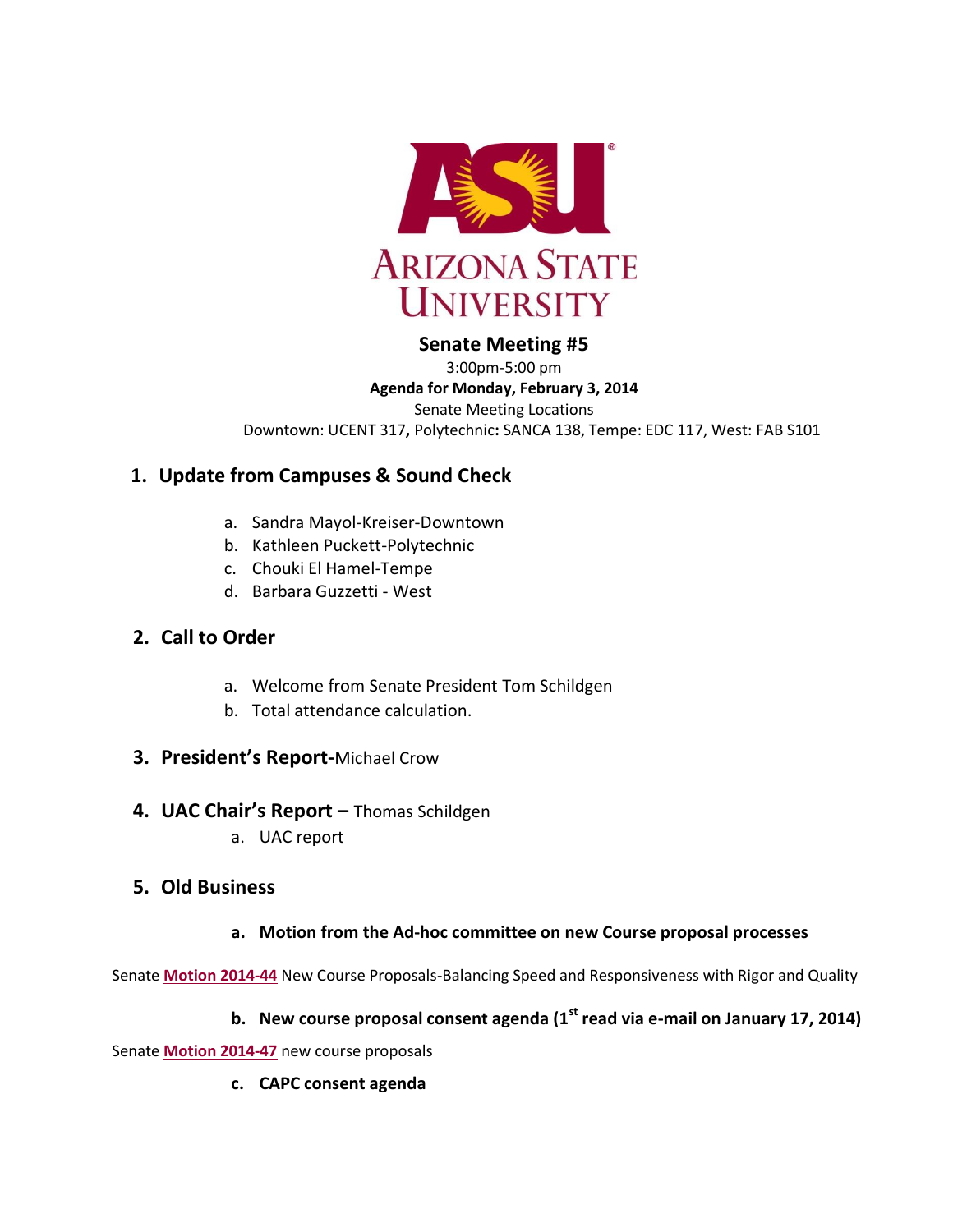- Senate **[Motion 2014-38](http://usenate.asu.edu/node/4852)** Request from the College of Liberal Arts and Sciences School of Life Sciences/School of Historical, Philosophical & Religious Studies – for the establishment of a graduate certificate – Nonfiction Writing and Publishing
- Senate **[Motion 2014-39](http://usenate.asu.edu/node/4853)** Request from the College of Liberal Arts and Sciences School of Politics and Global Studies – for the establishment of an undergraduate certificate – Political Entrepreneurship through Internships: Local to Global
- Senate **[Motion 2014-40](http://usenate.asu.edu/node/4854)** Request from the College of Public Programs–Dean's Office for the establishment of a graduate certificate – Program Evaluation
- Senate **[Motion 2014-41](http://usenate.asu.edu/node/4855)** Request from the College of Public Programs–Dean's Office for the establishment of a graduate degree – MS in Program Evaluation

## **d. Other motions (1st read via e-mail on 1-10-2014)**

Senate **[Motion 2014-45](http://usenate.asu.edu/node/4880)** Request from the Ira A. Fulton Schools of Engineering for the reorganization of the Polytechnic campus academic programs

### **6. New Business**

#### **a. CAPC Motions**

Senate **[Motion 2014-48](http://usenate.asu.edu/node/4884)** Request from the College of Liberal Arts and Sciences-Hugh Downs School of Human Communication for the establishment of an undergraduate certificate in Civil Communication

#### **b. Committee Motions**

Senate **[Motion 2014-46](http://usenate.asu.edu/node/4882)** new policy on retention of research data responsibilities

#### **Appendix A - CAPC Information Items only**

### **7. Committee Reports:**

- **a. Task Force on Institutional Ethics-Cristi Coursen**
- **b. Ad-hoc Committee on Domestic Violence and Intimate Partner Abuse Policies-Tom Schildgen**
- **8. Open Forum**
- **9. Adjournment**